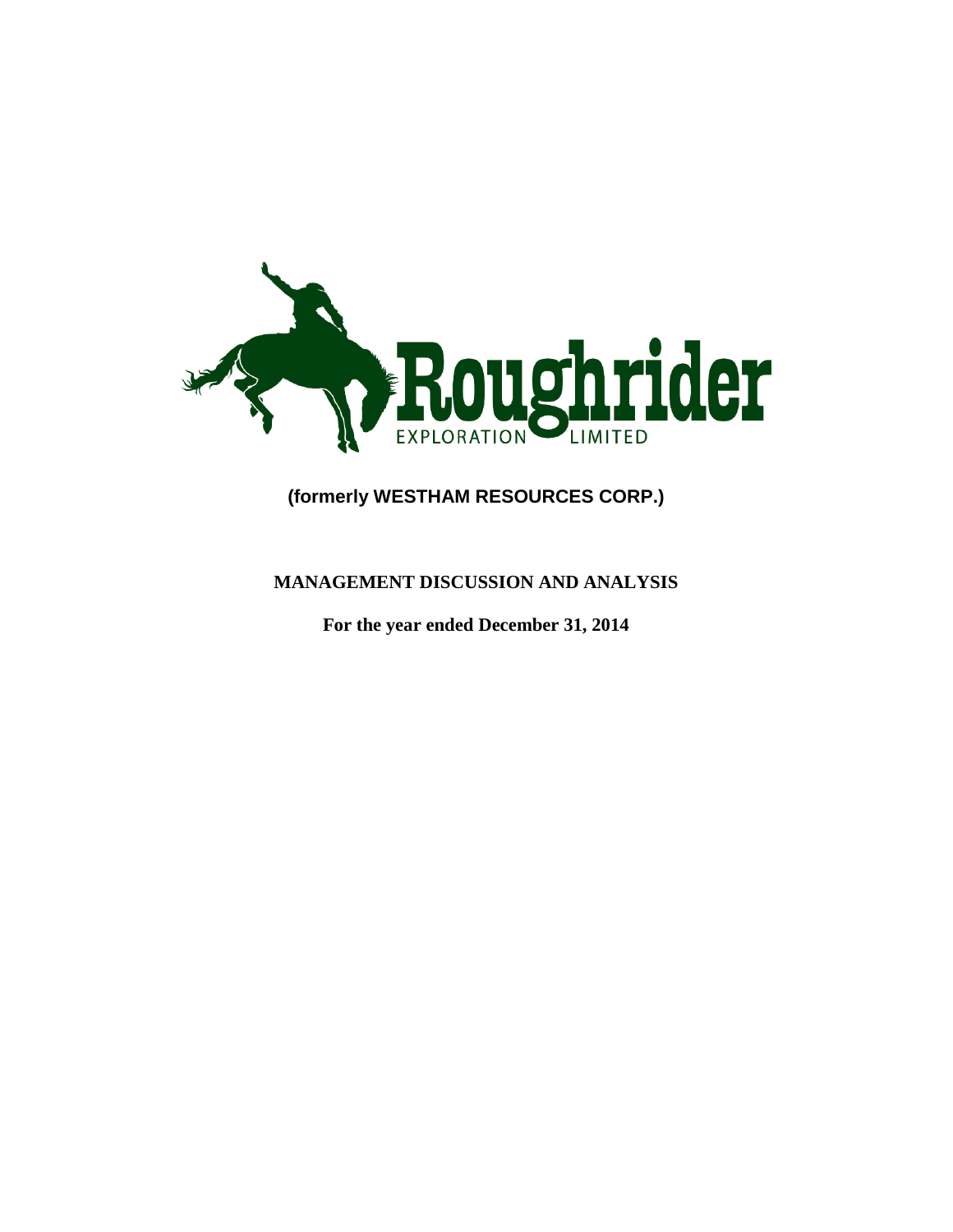(formerly Westham Resources Corp.)

Management Discussion & Analysis Year ended December 31, 2014

## **INTRODUCTION**

Prepared on April 28, 2015 for the year ended December 31, 2014 ("fiscal 2014"), this Management Discussion and Analysis ("MD&A") supplements, but does not form part of the audited financial statements of Roughrider Exploration Limited ("Roughrider" or the "Company"). This MD&A should be read in conjunction with the accompanying audited financial statements for the years ended December 31, 2014 and 2013 and the related notes which have been prepared in accordance with International Financial Reporting Standards ("IFRS").

Additional information, including audited financial statements and more detail on specific items discussed in this MD&A can be found on the Company's page at [www.sedar.com.](http://www.sedar.com/)

Monetary amounts in the following discussion are in Canadian dollars.

This MD&A contains Forward Looking Information. Please read the Cautionary Statements on page 3 carefully.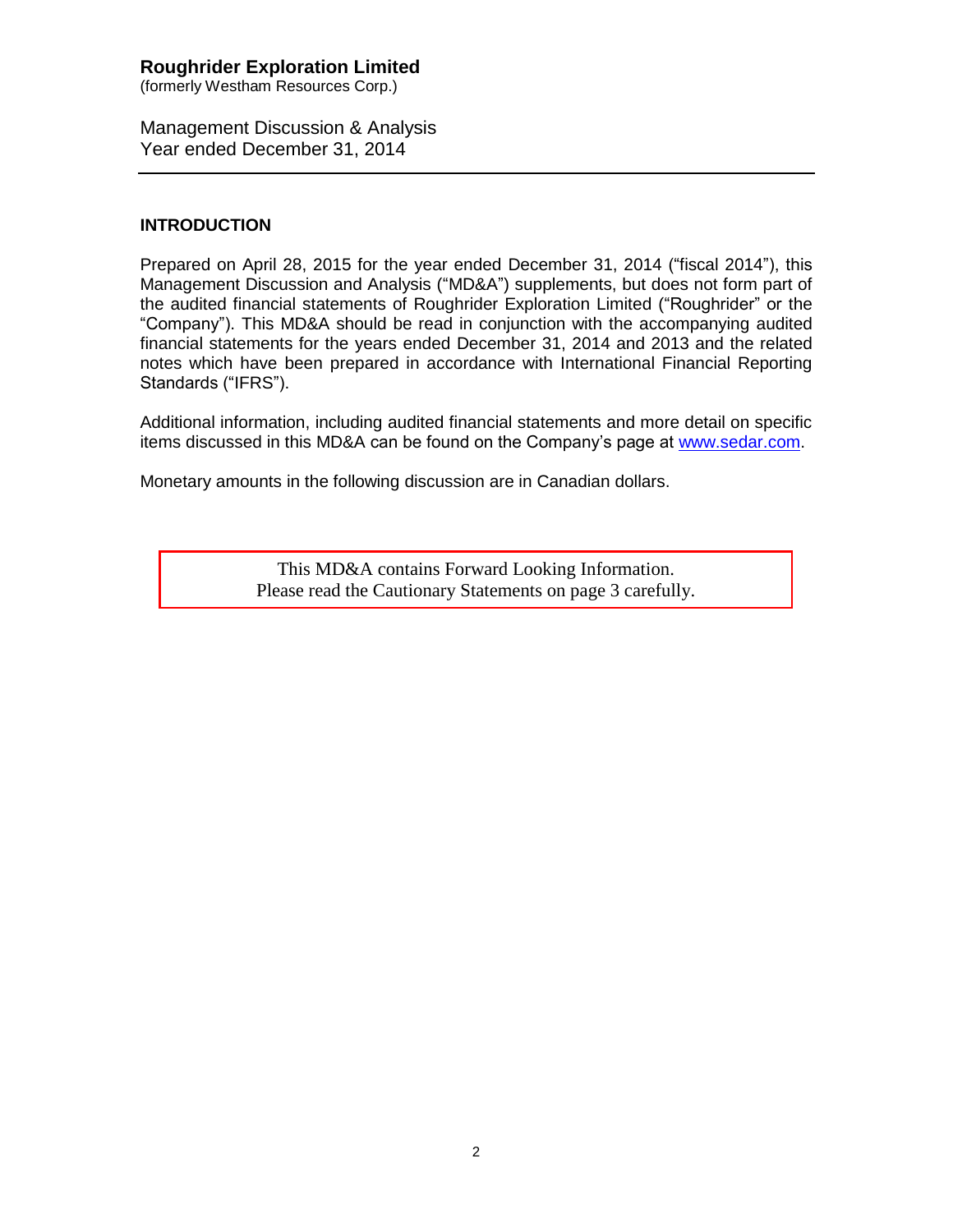(formerly Westham Resources Corp.)

Management Discussion & Analysis Year ended December 31, 2014

### **FORWARD-LOOKING INFORMATION**

This MD&A contains certain forward-looking information and forward looking statements as defined in applicable securities laws. All statements other than historical fact are forward looking statements.

The statements reflect the current beliefs of the Company, and are based on currently available information. Accordingly, these statements are subject to known and unknown risks, uncertainties and other factors which could cause the actual results, performance or achievements of the Company to be materially different from any future results, performance or achievements expressed in or implied by the forward-looking statements. This forward-looking information, principally under the heading "Outlook," but also elsewhere in this document, includes estimates, forecasts, plans and statements as to the Company's current expectations concerning, among other things, continuance as a going concern, collection of receivables, requirements for additional capital, the availability of financing, and the potential held by projects in the Company's portfolio.

Forward-looking statements are based on a number of assumptions, including, but not limited to, assumptions regarding general business and economic conditions, interest rates, the global and local supply and demand for labour and other project inputs, changes in commodity prices in general, changes to legislation, conditions in financial markets (in particular, the continuing availability of financing), our ability to attract and retain skilled staff, and our ongoing relations with governments, our employees and business partners. The foregoing list of assumptions is not exhaustive. Events or circumstances could cause actual results to vary materially from expectations.

Factors that may cause actual results to vary include, but are not limited to: actual experience in collecting receivables, changes in interest and currency exchange rates, acts or omissions of governments, including those who consider themselves self-governing, delays in the receipt of government approvals or permits to begin work, inaccurate geological and engineering assumptions, unanticipated future operational difficulties (including cost escalation, unavailability of materials and equipment, industrial disturbances or other job action, epidemic, pandemic or other disease outbreaks, and unanticipated events related to health, safety and environmental matters), political risk (including the risk that the rights to mine a project may be rescinded by the government or otherwise lost), actual exploration results, social unrest, failure of counterparties to perform their contractual obligations, changes in general economic conditions or conditions in the financial markets and other risk factors as detailed from time to time in the Company's reports and public filings with the Canadian securities administrators, filed on SEDAR. The Company does not assume the obligation to revise or update forward-looking information after the date of this document nor to make revisions to reflect the occurrence of future unanticipated events, except as may be required under applicable securities laws.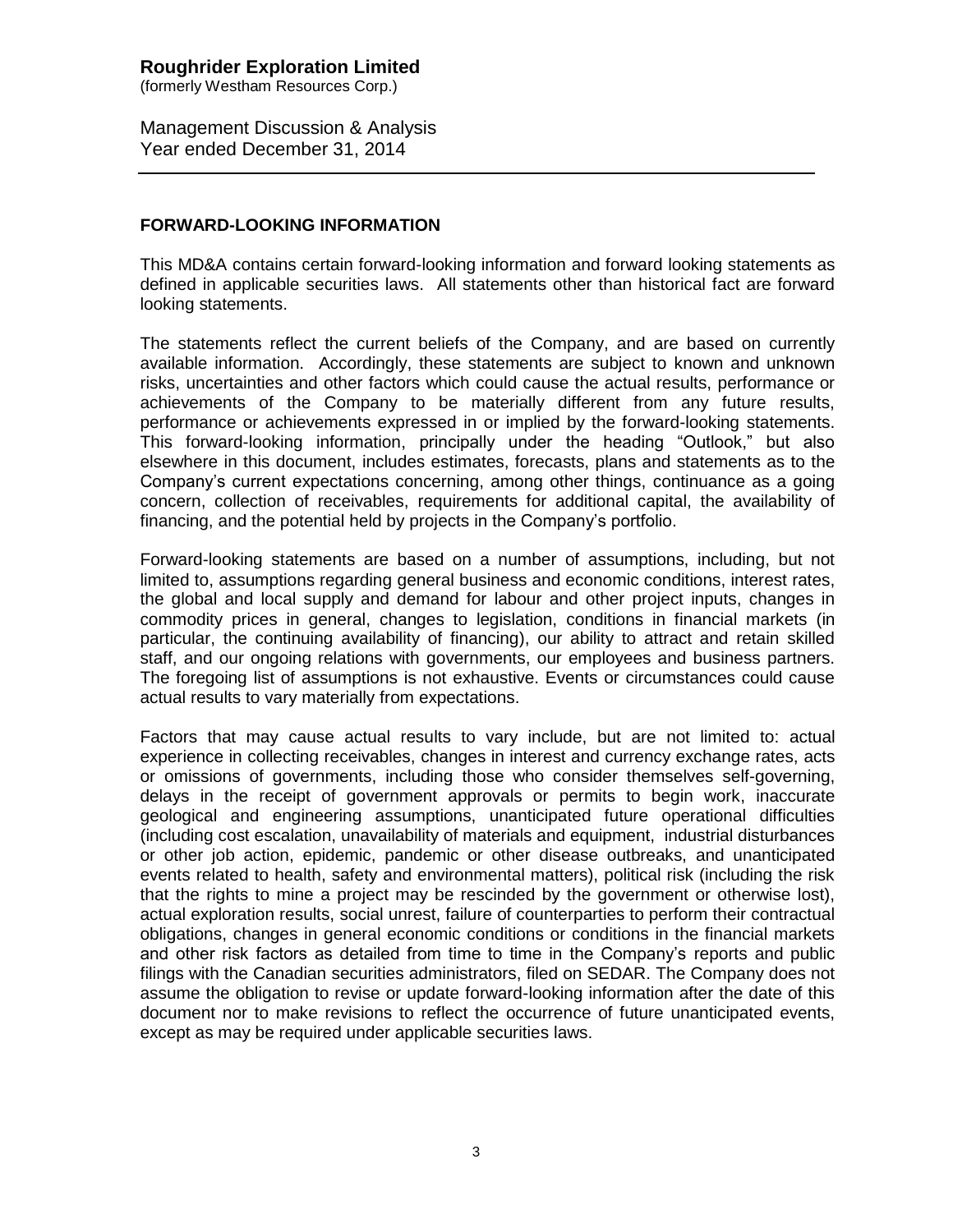(formerly Westham Resources Corp.)

Management Discussion & Analysis Year ended December 31, 2014

### **BUSINESS OF THE COMPANY**

The principal business of the Company is uranium mineral exploration in the Athabasca Basin region of northern Saskatchewan. The main focus of its work is the exploration of the 200,677 hectare Genesis uranium project located northeast of the Athabasca Basin, within the Wollaston-Mudjatk Transition Zone ("WMTZ"). All of Saskatchewan's operating uranium mines occur along the WMTZ where it extends to the southwest under the boundaries of the basin. Previous to July 16, 2014, the principal business of the Company was the identification and evaluation of assets or businesses with a view to completing a Qualifying Transaction as defined by TSX Venture Exchange (the "Exchange") Policy 2.4. The Qualifying Transaction closed on July 16, 2014.

The Company is a reporting issuer in British Columbia, Alberta, and Ontario, and trades on the Exchange under the symbol REL.

### **OUTLOOK**

 $\overline{a}$ 

After successfully completing its Qualifying Transaction and concurrent \$2.75M financing on July 16, 2014, the Company completed fiscal 2014 with working capital<sup>1</sup> of \$1,272,778.

The current objectives of the Company are to continue exploring the Genesis uranium project with a view to earning an 85% interest. The Company analysed the results of the broad exploration survey that was completed in Q4 and identified targets for follow-up. The follow-up exploration program focused on two target areas: Jurgen 1 and Jurgen 2, and was completed in March 2015. It is anticipated that based on this recent focused geophysical and bio-geochemical testing, the Company will be able to identify targets for drilling.

The Company's ability to continue as a going concern is dependent upon a number of factors – principally on the Company's ability to create positive cash flow in the short term either by obtaining the necessary financing to undertake additional exploration and development of its mineral property interests, by creating one or more additional joint venture agreements with partners in order to achieve the foregoing, or by selling one or more mineral property interests. The Company currently has sufficient working capital to meet its minimum contractual obligations to December 31, 2015 and beyond, however additional capital will be needed to continue with the Phase II exploration of the Genesis property in 2015.

<sup>&</sup>lt;sup>1</sup> Working capital, a non-GAAP-measure is defined as current assets net of current liabilities.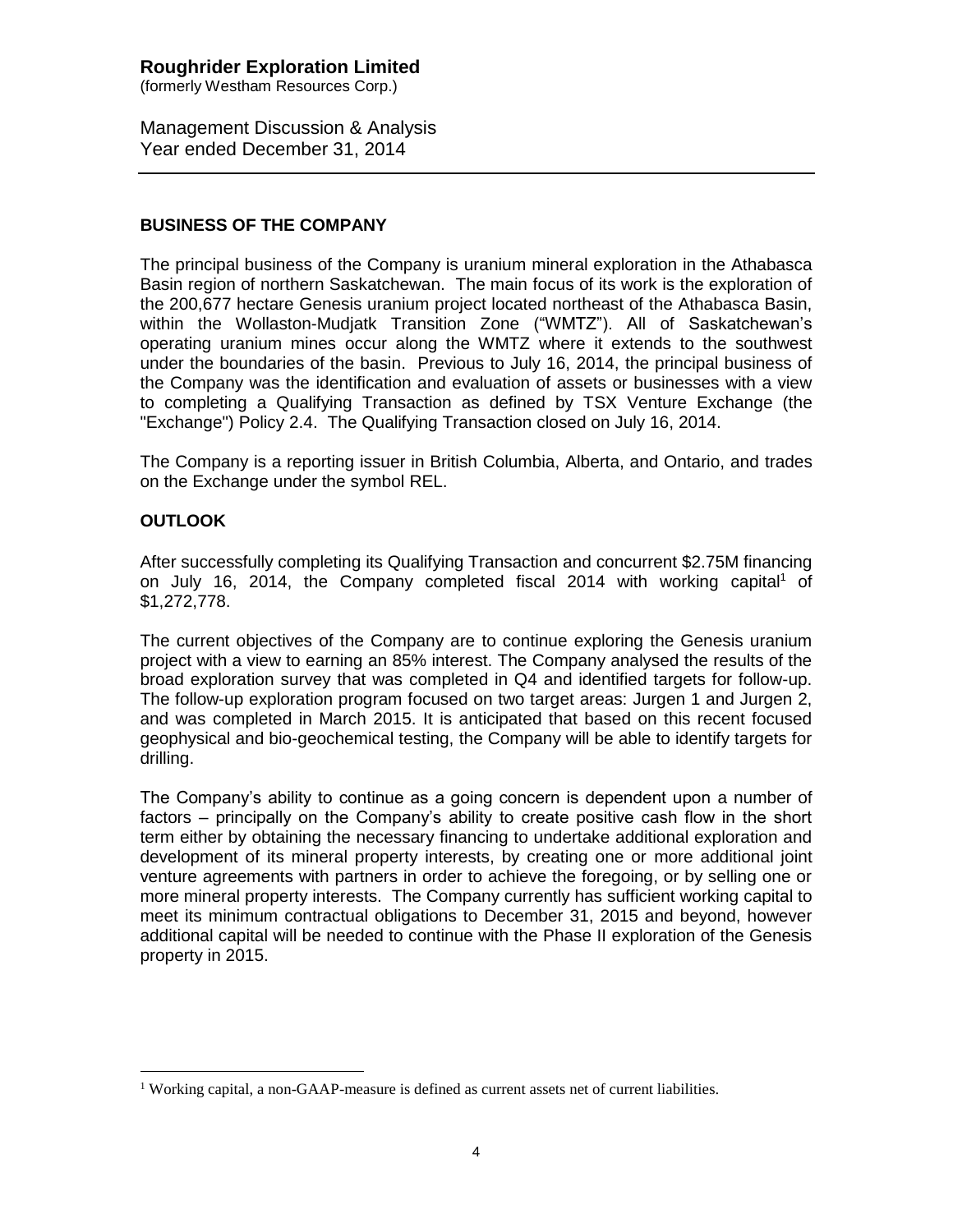(formerly Westham Resources Corp.)

Management Discussion & Analysis Year ended December 31, 2014

## **HIGHLIGHTS FOR THE YEAR ENDED DECEMBER 31, 2014**

### **Financial Highlights**

On July 16, 2014, the company closed its Qualifying Transaction with Kivalliq Energy Corporation ("Kivalliq"), a British Columbia Company listed on the TSX Venture Exchange (TSXV: KIV). Roughrider and Kivalliq have entered into an option agreement under which Roughrider may earn up to an 85% interest in Kivalliq's "Genesis" uranium project (the "Genesis Property").

The execution of the option agreement and the advance of initial consideration to Kivalliq thereunder served as the Company's Qualifying Transaction under the policies of the TSX Venture Exchange. As a result, on completion of the Qualifying Transaction, the Company was listed on the TSX Venture Exchange as a Tier 2 Mining Issuer and changed its name from Westham Resources Corp. to Roughrider Exploration Limited.

Concurrent with the closing of the Qualifying Transaction on July 16, 2014, the company also completed a private placement of 12,528,454 Units for gross proceeds of \$2,756,260. Each unit is comprised of one common share and one-half of one nontransferrable warrant (a "Unit"), with each whole warrant (a "Warrant") entitling the holder to purchase one common share at a price of \$0.35 per share for a period of three years after the date of issuance. In addition the warrants have an accelerated expiry provision which may be triggered if Roughrider's shares trade above \$0.50 for 10 trading days. In addition, in connection with the closing of the private placement, Roughrider paid finder's fees totaling \$103,396 and issued an aggregate of 469,980 finder's warrants (the "Finder's Warrants") to certain arm's length parties. Each Finder's Warrant entitles the holder to purchase one common share at a price of \$0.22 per common share for a period of two (2) years after the closing of the Private Placement. Net proceeds raised were \$2,560,947. The proceeds of the Private Placement will be used for exploration on the Genesis property and for general working capital purposes.

This financing allowed Roughrider to have a team of geologists on the ground exploring the Genesis property just days after completing the Qualifying Transaction. As Roughrider is using Kivalliq's experienced exploration team to conduct the initial exploration, Roughrider has not hired a full exploration team directly.

Under the terms of the option agreement, in order to earn a 50% interest in the Genesis property the Company must, prior to August 31, 2016, make cash payments of \$300,000 (\$125,000 paid), share payments of 3,939,656 shares (1,969,828 shares issued), and complete \$2,500,000 in exploration expenditures (\$1,308,846 completed at December 31, 2014).

In order to earn the additional 35% interest, for a total of 85%, the Company must make additional cash payments of \$250,000 prior to August 31, 2017, and \$450,000 prior to August 31, 2018. In addition, the Company must spend an additional \$2,500,000 on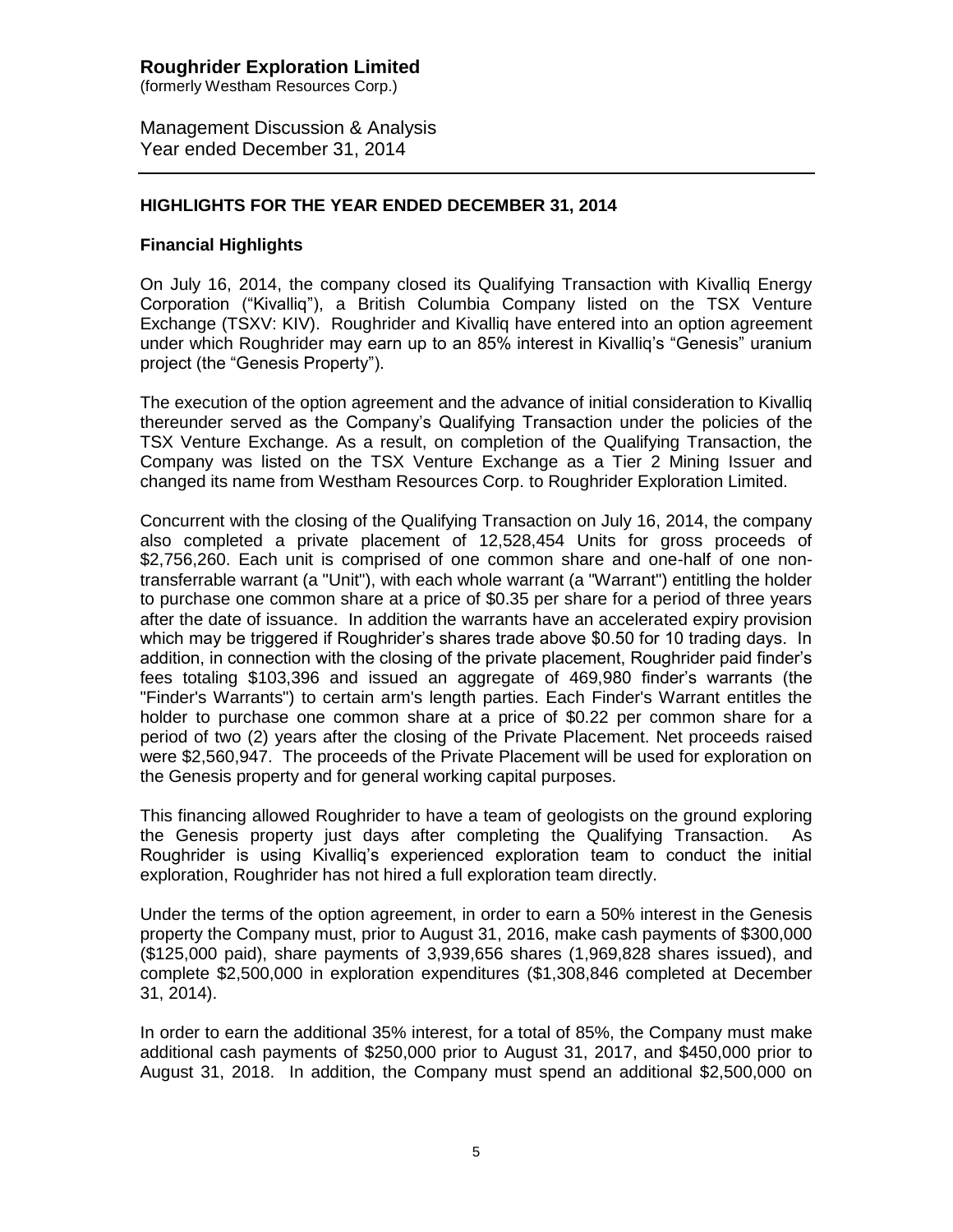(formerly Westham Resources Corp.)

Management Discussion & Analysis Year ended December 31, 2014

exploration prior to August 31, 2018. Should the Company not earn the additional 35% interest, it retains the 50% earned interest.

In addition, on December 31, 2014, the Company completed a flow-through private placement of 1,668,000 flow-through shares at a price of \$0.18 per share for gross proceeds of \$300,240. In connection with this transaction, the Company paid legal and filing fees of \$5,846, cash finder's fees of \$24,020 and issued 133,440 finder's warrants valued at \$11,700. Each finder's warrant entitles the holder to purchase one non flowthrough common share at a price of \$0.18 per common share until June 30, 2016.

### **Operational Highlights**

### Genesis Property

At December 31<sup>st</sup>, the Genesis property was comprised of 53 mineral claims, totalling 200,677 hectares (495,883 acres), located northeast of Saskatchewan's Athabasca Basin, and within the prospective Wollaston-Mudjatk Transition Zone that hosts all of Canada's operating uranium mines within the boundaries of the basin. The Genesis claims begin 25 km to the Northeast of Eagle Point uranium mine operated by Cameco Corporation, and the claims extend 90 kilometres to the Northeast along this prospective geological and structural domain, to the Manitoba border.

Until recently, explorers focused on targeting uranium mineralization within the current boundaries of the Athabasca Basin, even though many of the high-grade resources are located within basement rocks lying beneath the basin. Recent discoveries, such as Fission Uranium Corp.'s Patterson Lake South (the RRR deposit), which are hosted by basement rocks but are clearly outside current basin boundaries, have renewed interest in exploration of areas outside of the basin, having known uranium showings and favorable structural settings within basement host rocks.

The Genesis Property covers regional host rocks known to host uranium mineralization. The project area has previously been explored by Dennison Mines Limited, Roughrider Uranium Corp., Triex Minerals Corporation, CanAlaska Uranium Ltd., and the geological surveys of Saskatchewan and Canada. Past exploration included lake sediment and soil geochemical surveys, airborne geophysical surveys, ground radiometric surveys, geological mapping and prospecting. A compilation by Kivalliq management of this historic work, which outlined 30 uranium showings and several known uranium-bearing boulder trains, helped to outline eight target areas that display multi-variant anomalism including combinations of geophysical conductors and/or existing lake sediment, boulder or outcrop uranium or indicator element geochemical anomalies.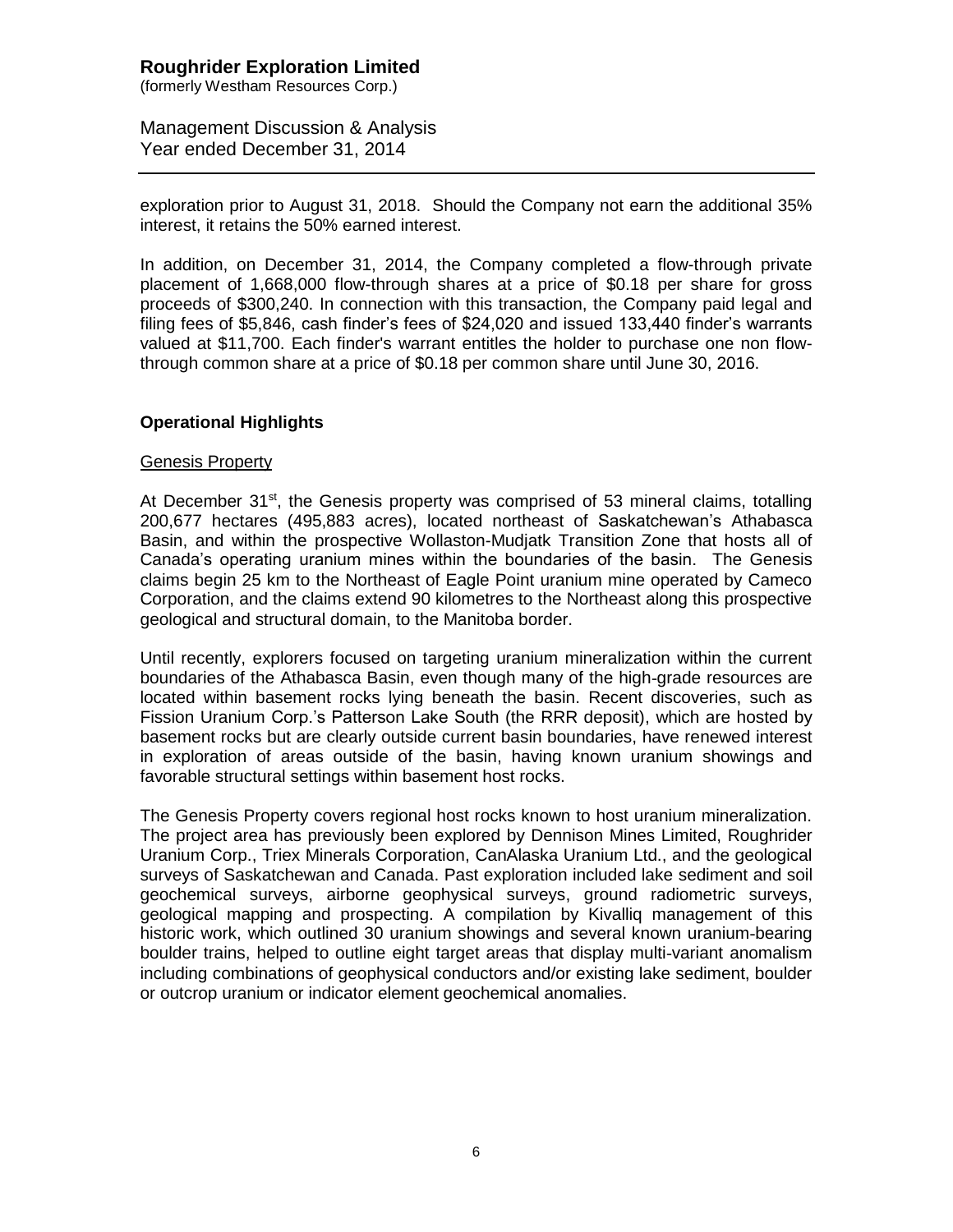(formerly Westham Resources Corp.)

# Management Discussion & Analysis Year ended December 31, 2014

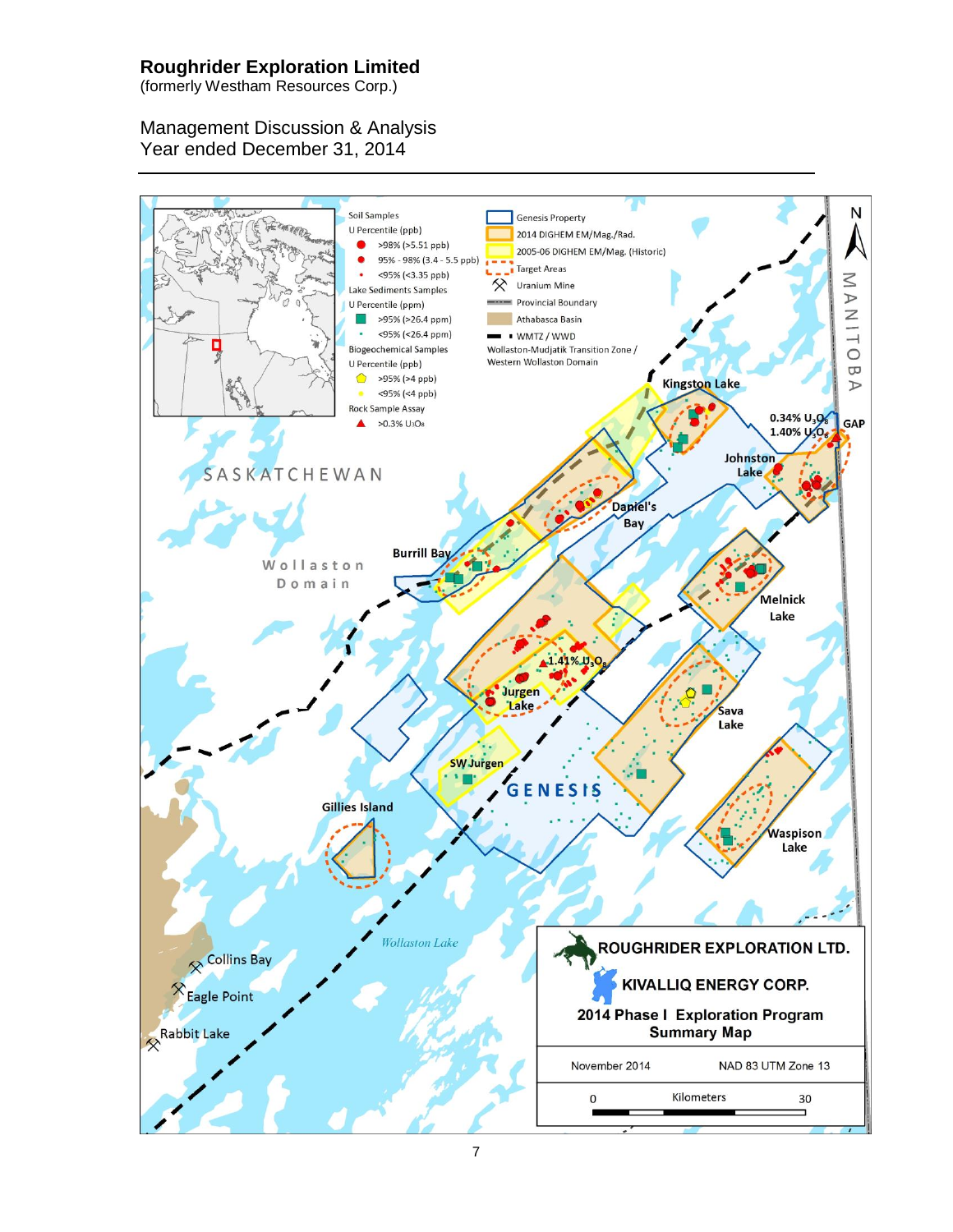(formerly Westham Resources Corp.)

Management Discussion & Analysis Year ended December 31, 2014

With its partner Kivalliq, Roughrider developed a multi-approach, first phase exploration program designed to identify high priority targets for a future drill program, and also to suggest a number of secondary targets for further follow-up exploration. The eight target areas selected were explored with airborne electromagnetic ("EM"), magnetic and radiometric geophysics and lake sediment geochemical sampling, and various combinations of grid-controlled soil geochemical sampling and orientation biogeochemical sampling, mapping and prospecting. Exploration fieldwork started on July 18<sup>th</sup> and was completed September 10, 2014.

Preliminary results from the 5,984 line-kilometres of airborne geophysics helped to refine targets during the field work. The 2014 Phase I field work program was successful in isolating six priority areas based on repeated and expanded geochemical anomalies, and favourable geology in association with discrete geophysical signatures. The six priority areas include the following:

- Jurgen 1 and Jurgen 2 are located roughly 5 kilometres apart along an east trending corridor of linear EM conductors and are highlighted by multi-element soil anomalies with confirmed uranium in till and favourable geology; also boulder sample 15401 found roughly 4 kilometres east along the same conductor corridor from Jurgen 2 assayed 1.41%  $U_3O_8$ ;
- Johnston Lake/GAP is an area of favourable geology and geophysics interpreted complex structure highlighted by historic and newly mapped uraniferous boulders  $(1.40\%$  and 0.36%  $U_3O_8$ ; samples 15355 and 15352 respectively), and new and historic soil and lake sediment anomalies;
- Kingston Lake is highlighted by coincident soil and abundant new and historic lake sediment anomalies associated with favourable geology and EM and a magnetic geophysics interpreted complex dome structure;
- Sava Lake is highlighted by biogeochemical anomalies and new and historic lake sediment samples extending along a 1.4 kilometre section of a strong EM conductor; and,
- Daniel's Bay (Burrill Bay area) hosts coincident soil and biogeochemical anomalies in an area of EM and magnetic geophysics interpreted complex geology and structure.

In addition, during the year, the Company added 1,941 hectares to the Genesis property through a combination of purchase, property exchange and staking in both Saskatchewan and Manitoba. The seven new claims are all in the Johnston Lake/GAP priority area and are contiguous with existing Genesis property claims. The GAP 1, 2 and 3 claims, located just onto the Manitoba side of the border, and claims MC2077 and MC2078 were acquired by staking. Claim MC1246 was purchased from an arm's length party for 100,000 shares of the Company. The six claims overlie portions of a significant EM conductor that extends southwest from Manitoba where SMDC intersected 0.1%  $U_3O_8$  over 0.2 metres in hole JM-01 in 1981. The area is highlighted by a radioactive boulder train extending over five kilometres southwest into the Genesis Property and numerous anomalous regional lake sediment samples, including 195 ppm U (sample GSC-773748).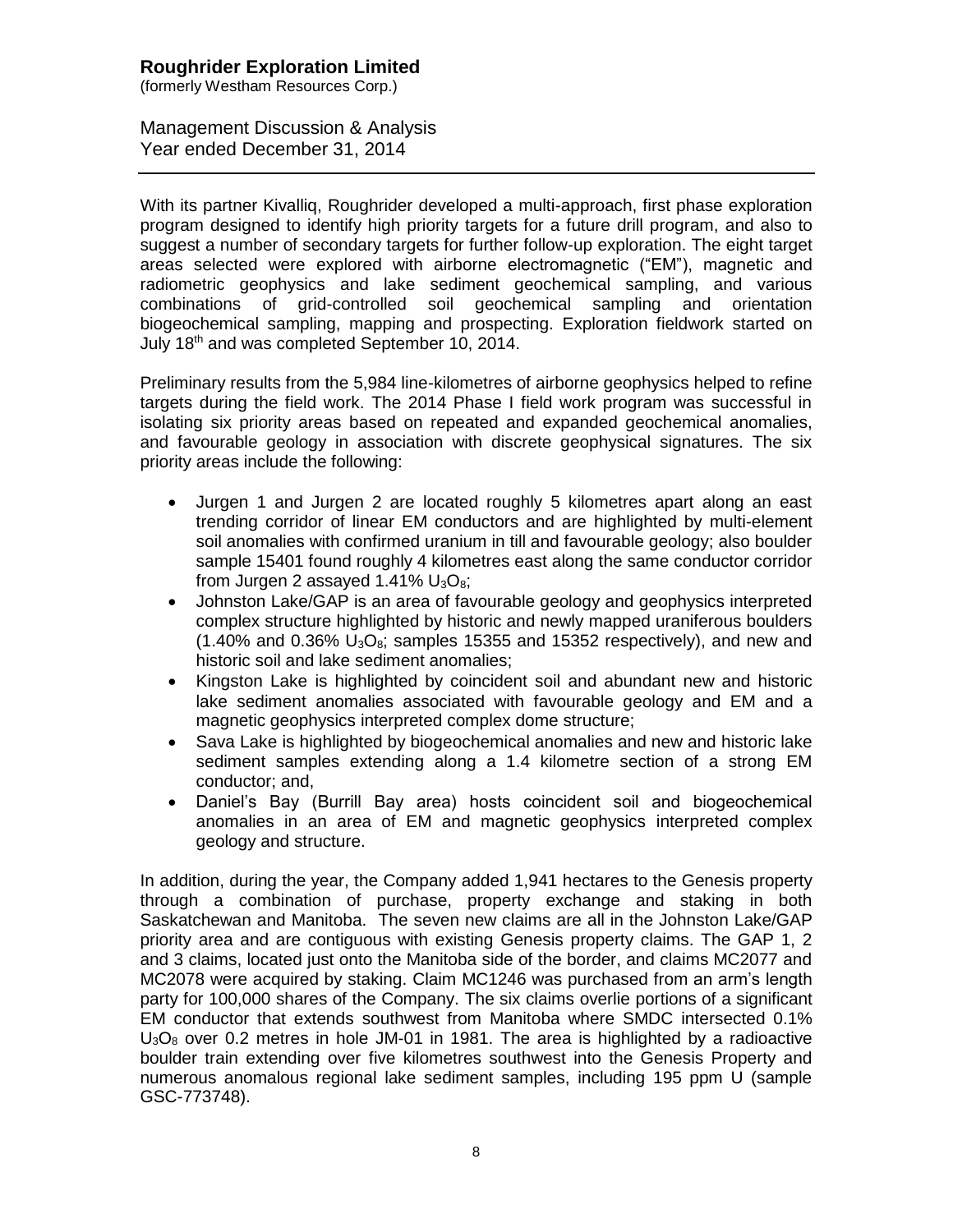(formerly Westham Resources Corp.)

Management Discussion & Analysis Year ended December 31, 2014

A legacy claim of only 35 ha, S-111916 was acquired through an asset trade. Roughrider fully released its 100% interest in its Lasky Lake claim (MC2020) in exchange for a 100% unencumbered interest in claim S-111916. S-111916 overlies the historic Charcoal 6 anomaly, which has produced numerous bedrock samples with highs up to 208 ppm U, 4240 ppm Th, 30,136 ppm LREE, 853 ppm HREE, and 447 ppm Mo (sample RD058).

With the addition of these claims, the Genesis property now comprises a total of 200,677 hectares (495,883 acres).

### New Roughrider Properties

Seven new properties were staked by Roughrider during the year ended December 31, 2014. These claims are not part of the Genesis property and are 100% owned by Roughrider. The properties were selected based on a variety of parameters, including proximity to known mineralization, historic occurrences, favourable geology, lake sediment geochemistry and geophysics.

- Mozzie Lake property is comprised of two claims totalling 4,098 ha roughly 25 km north of the Athabasca Basin contact in the Black Lake area. The Mozzie Lake uranium prospect occurs within the Mudjatik Domain and has been demonstrated to include intersections of up to 38.1 metres apparent width of 0.08%  $U_3O_8$  (1968) core hole DDH68-20A-02) Mozzie Lake was the subject of a very focused 19 hole diamond drill program in 1967-68.
- The Fire Eye Lake property consists of a single claim of 2,662 hectares located 65 kilometres southwest of the Genesis property along the south margins of the Wollaston Domain, and produced historic grab sample results of 0.34%, 0.27%, 0.08% and 0.03%  $U_3O_8$ .
- Knoke Lake property is comprised of two claims totaling 1,239 hectares located roughly 3 kilometres west of the Genesis Property and the Burrill Bay target area.
- The Neely-Elke property, overlying uranium occurrences of the same names, is comprised of a single 316 ha claim located less than 16 kilometres northeast of the Cinch Lake, Leonard ad Cayzor uranium mines.
- The Walker Creek (three claims; 2,298 ha), and Laverdiere Creek (one claim, 376 ha) properties are located along the Wollaston-Mudjatik structural corridor 70 kilometres southwest and 20 kilometres west, respectively of the Key Lake mine site and the Athabasca Basin boundary.
- The Douglas River property consists of seven claims totaling 4,865 hectares located 14 km west of the Cluff Lake uranium mine area along the western perimeter of the Carswell Structure within the Athabasca Basin.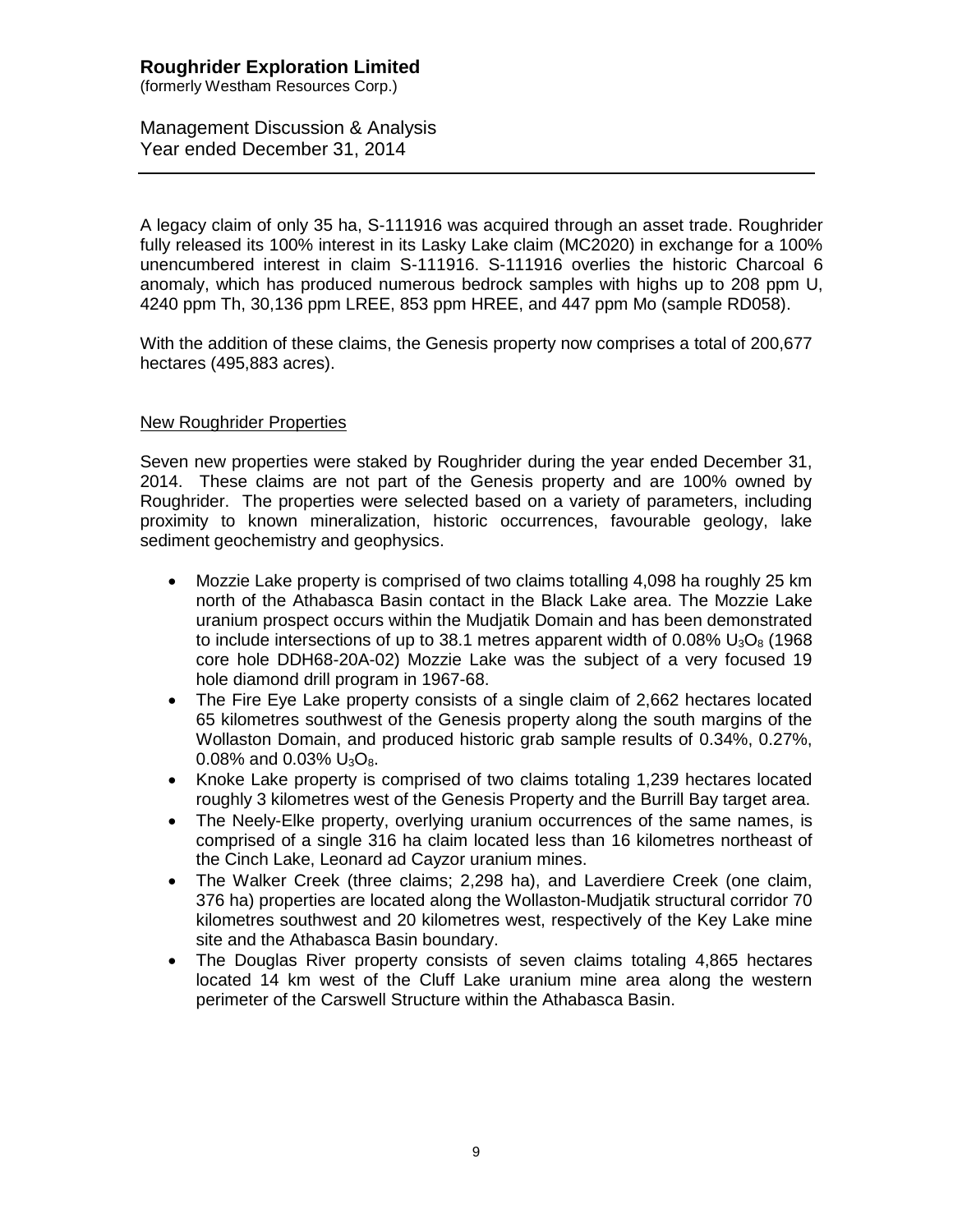(formerly Westham Resources Corp.)

Management Discussion & Analysis Year ended December 31, 2014

## **EVENTS SUBSEQUENT TO THE YEAR ENDED DECEMBER 31, 2014**

On March 30, 2015, Roughrider announced the completion of its winter drill targeting field program on the Jurgen 1 and Jurgen 2 areas. This program was designed to follow up positive results from the 2014 summer work program; in particular, preliminary enzyme leach soil results from grids established above prominent DIGHEM EM conductors. During the 2015 winter drill targeting program, 545 biogeochemical samples were collected and 69.2 line kilometres of ground magnetic and Very Low Frequency Electromagnetic (VLF) geophysical surveying were completed. Results are being compiled in April, 2015.

## **DISCUSSION OF OPERATIONS AND FINANCIAL CONDITION**

### *Selected Annual Information*

The following summary of the Company's selected annual information has been prepared in accordance with IFRS.

|                                   | <b>December</b><br>31, 2014 | <b>December</b><br>31, 2013 | <b>December</b><br>31, 2012 |
|-----------------------------------|-----------------------------|-----------------------------|-----------------------------|
| Loss from Operations and Net Loss | 2,026,459                   | 27,281                      | 22,324                      |
| Basic and Diluted Loss per Share  | (0.17)                      | (0.01)                      | (0.04)                      |
| <b>Total Assets</b>               | 2,013,528                   | 248,292                     | 270,051                     |

The net losses in 2012 and 2013 consisted entirely of expenses, with no offsetting revenue. The Company endeavoured to keep expenses to a minimum in each of those two years. Costs in 2012 and 2013 were primarily legal fees, audit fees, and filing fees related to being a public company.

In 2014 a small amount of incidental interest income was earned. Costs increased markedly as the company completed its Qualifying Transaction, hired several staff, completed a preliminary exploration program and issued stock options.

### *Results of Operations*

During the year ended December 31, 2014, the Company changed its business from

- a) the identification and evaluation of assets or businesses with a view to completing a Qualifying Transaction, to
- b) the exploration of the Genesis project in northeastern Saskatchewan.

The Company had no source of revenue from either line of business.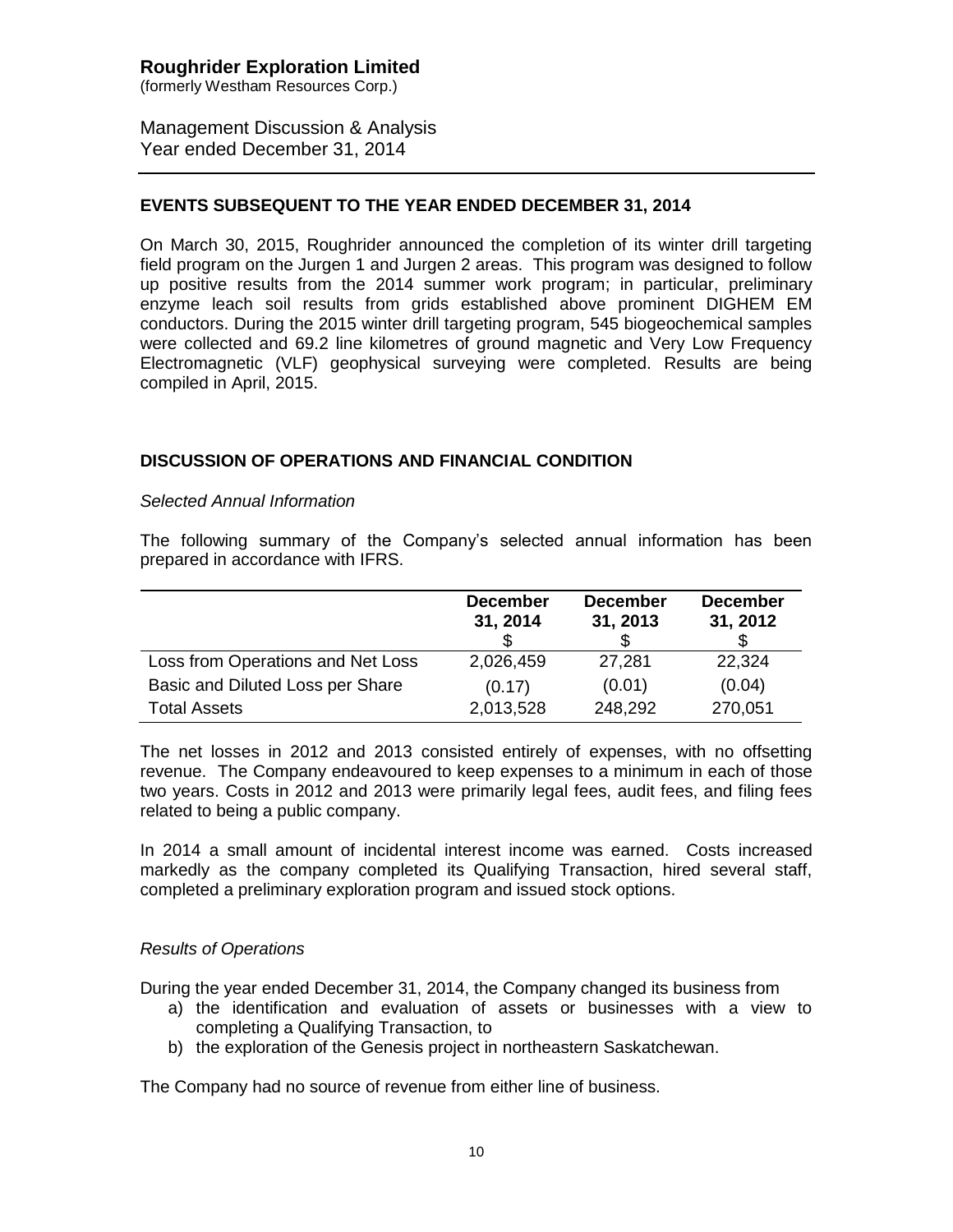(formerly Westham Resources Corp.)

## Management Discussion & Analysis Year ended December 31, 2014

### *Year ended December 31, 2014*

The loss for the year ended December 31, 2014 increased to \$2,026,459 from \$27,281 for the year ended December 31, 2013. The increase in the loss for the year was due primarily to the summer 2014 exploration program conducted on the Genesis property (\$1.3M), as well as share-based compensation which increased by \$365,414 as a result of options that vested in the year. Finally salaries increased by \$182,047 as a result of hiring a CEO, CFO and VP Exploration. Other categories also increased as a result of increased activity levels throughout the company. As a Capital Pool Company during the year ended December 31, 2013, activity levels and costs were both extremely low.

### *Summary of Quarterly Results*

|                    |          |                             | <b>Basic and Diluted</b> |
|--------------------|----------|-----------------------------|--------------------------|
|                    |          | <b>Loss from Operations</b> | Loss per Share from      |
|                    |          | and Net Loss                | Operations and           |
| Period             | Revenues |                             | Net Loss per Share       |
| December 31, 2014  | Nil      | \$ (435, 643)               | \$ (0.05)                |
| September 30, 2014 | Nil      | (1,570,727)                 | (0.11)                   |
| June 30, 2014      | Nil      | (14, 447)                   | (0.01)                   |
| March 31, 2014     | Nil      | (5,642)                     | (0.00)                   |
| December 31, 2013  | Nil      | (7,308)                     | (0.01)                   |
| September 30, 2013 | Nil      | (7, 576)                    | (0.00)                   |
| June 30, 2013      | Nil      | (7, 104)                    | (0.00)                   |
| March 31, 2013     | Nil      | \$ (5,293)                  | \$ (0.00)                |

The variation in the Company's quarterly net loss over the past eight quarters is largely due to the increase in activity on July  $16<sup>th</sup>$ , 2014 as a result of the Company completing its Qualifying Transaction.

### *Three months ended December 31, 2014*

The loss for the quarter ended December 31, 2014 ("Q4-14") reflects the winding down of the company's summer 2014 exploration program, with quarterly expenditures decreasing from \$1,570,727 in Q3-14 to \$435,643 in Q4-14. The Q4-14 loss is substantially higher than in Q4-13 as a result of the Company completing its Qualifying transaction in 2014 resulting in increased activity levels, including hiring staff and pursuing an exploration program.

Exploration expenses are \$287,469 higher in Q4-14 than in Q4-13 as costs from the summer 2014 exploration program continued to be realized.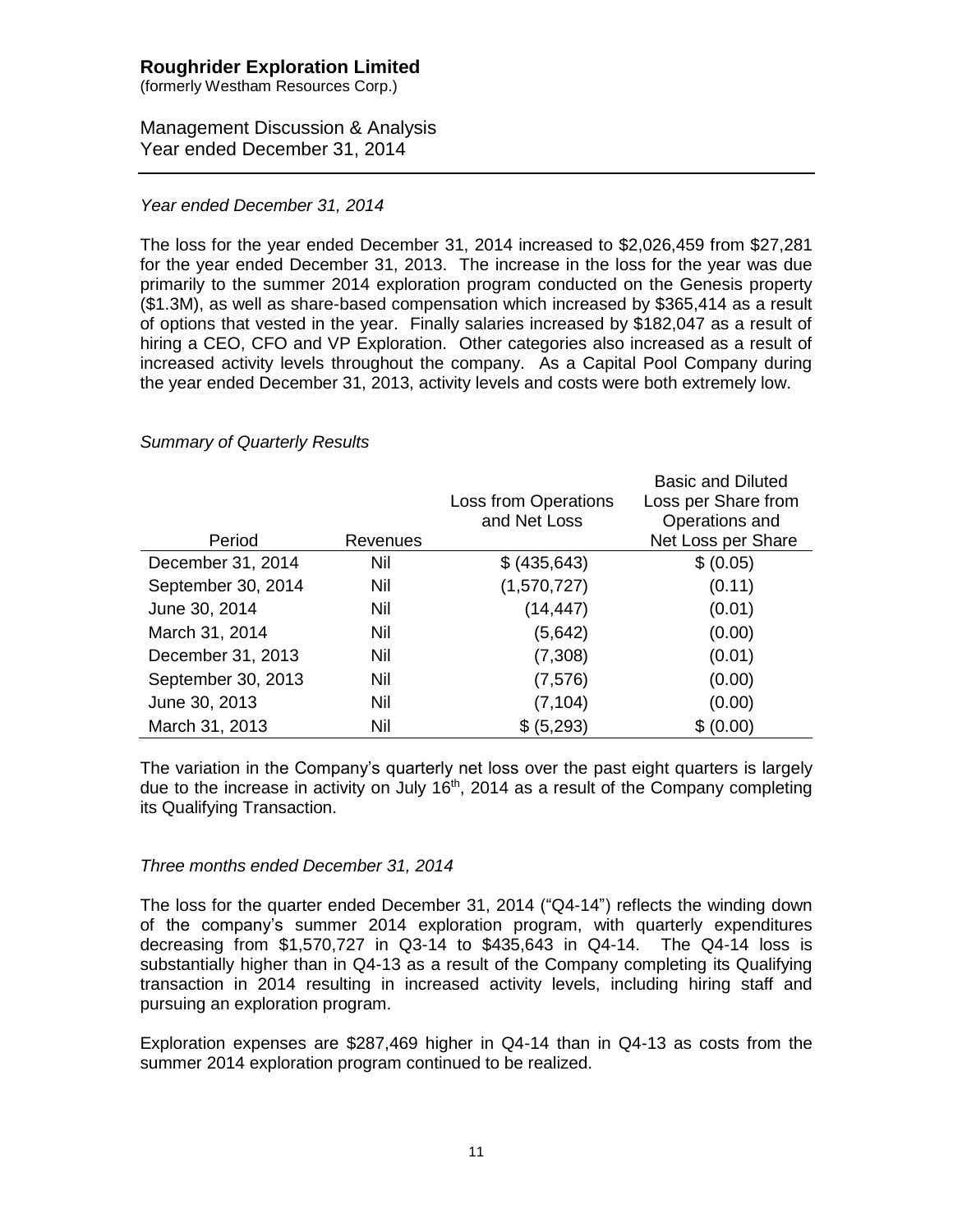(formerly Westham Resources Corp.)

Management Discussion & Analysis Year ended December 31, 2014

Salaries costs in Q4-14 are \$83,915 higher than in Q4-13 as a CEO, CFO and VP Exploration have now been hired.

Marketing costs are \$29,069 higher in Q4-14 than in Q4-13 as a result of awareness activities that were launched during the quarter.

As a Capital Pool Company during the three months ended December 31, 2013, activity levels and costs were both extremely low.

### *Capital purchases*

The Company has expended \$620,382 in exploration property acquisition costs in 2014, with no similar expenditures in prior years. Cash and share payments due as part of the Genesis option agreement represent the largest components of these acquisition costs.

There have been no purchases of property, plant or equipment to date.

### *Liquidity, Capital Resources and Cash Flow Analysis*

The Company's primary source of funding has been from the issuance of common shares. Management is concerned about the Company's ability to raise additional funds amid the low uranium price, and the prevailing investment climate of risk aversion, particularly toward mining projects.

Concurrent with the completion of the Qualifying Transaction, the Company completed a financing, raising gross proceeds of \$2,756,260. This substantially improved Roughrider's capital resources. The Company currently has sufficient working capital to meet its minimum contractual obligations to December 31, 2015 and beyond, however additional capital will be needed to continue with the Phase II exploration of the Genesis property in 2015.

### *Financial Instruments*

The Company's financial instruments consist of cash and cash equivalents, receivables, and accounts payable and accrued liabilities. It is management's opinion that the Company is not exposed to significant interest, currency or credit risk arising from the financial instruments. Credit risk is managed for cash by having a major Canadian bank hold the funds in a chequing account. Credit risk is managed for significant receivables by seeking prompt payment, monitoring the age of receivables, and making follow up inquiries when receivables are not paid in a timely manner. Currency risk is negligible as all funds and payables are denominated in Canadian dollars. The Company does not engage in any hedging activities. Further discussion of these risks is available in the audited financial statements for the year ended December 31, 2014.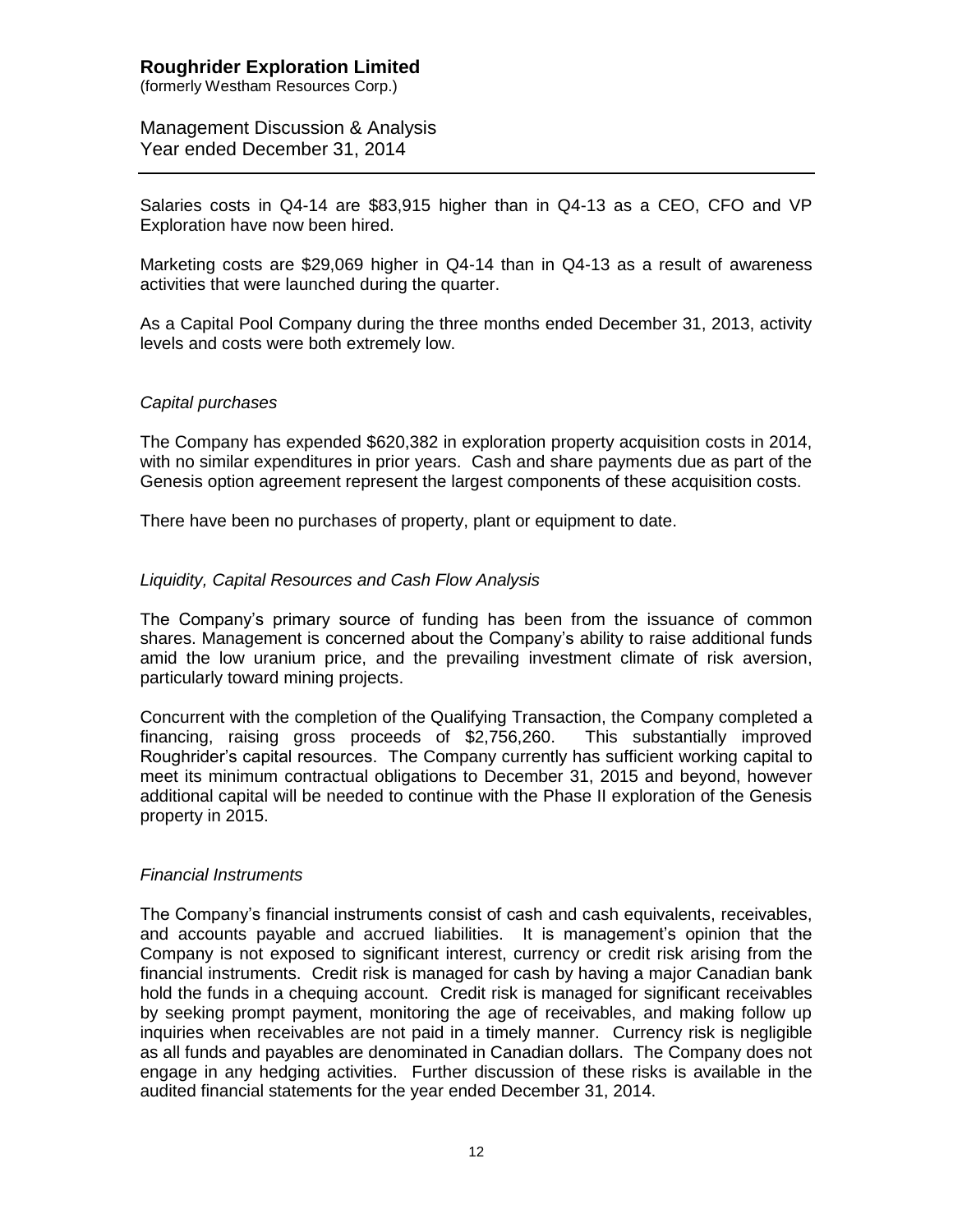(formerly Westham Resources Corp.)

Management Discussion & Analysis Year ended December 31, 2014

## **ADDITIONAL DISCLOSURE FOR VENTURE ISSUERS WITHOUT SIGNIFICANT REVENUE**

Significant components of general and administrative expenses are shown separately on the *Statements of Loss and Comprehensive Loss,* also part of the audited financial statements for the year ended December 31, 2014.

## **RISK FACTORS**

### *Macroeconomic Risk*

Impairments and write-downs of major mining projects have led to a significant reduction in "risk appetite" with respect to funding investment into exploration companies. As a result, the ability for exploration companies to access capital through private placements has been significantly diminished. The long term result of lower risk appetite is that projects take longer to develop, or may not be developed at all.

### *Political Policy Risk*

Despite the recent moderation in the gold price, the previously record-high gold prices encouraged numerous governments around the world to look at ways to secure additional benefits from the mining industry across all commodity types, an approach recognized as "Resource Nationalism." Mechanisms used or proposed by governments have included increases to royalty rates, corporate tax rates, implementation of "windfall" or "super taxes," and carried or free-carried interests to the benefit of the state. Extreme cases in Venezuela and Argentina have resulted in the nationalization of active mining interests. Such changes are viewed negatively in the investment community and can lead to share price erosion, and difficulty in accessing capital to advance projects.

## *Exploration Risk*

Mineral exploration and development involve a high degree of risk and few projects are ultimately developed into producing mines. There is no assurance that the Company's selected Qualifying Transaction will demonstrate exploration results sufficient to result in the definition of a body of commercial ore. Whether an ore body will be commercially viable depends on a number of factors including the particular attributes of the deposit such as size, grade and proximity to infrastructure, as well as mineral prices and government regulations, including environmental regulations.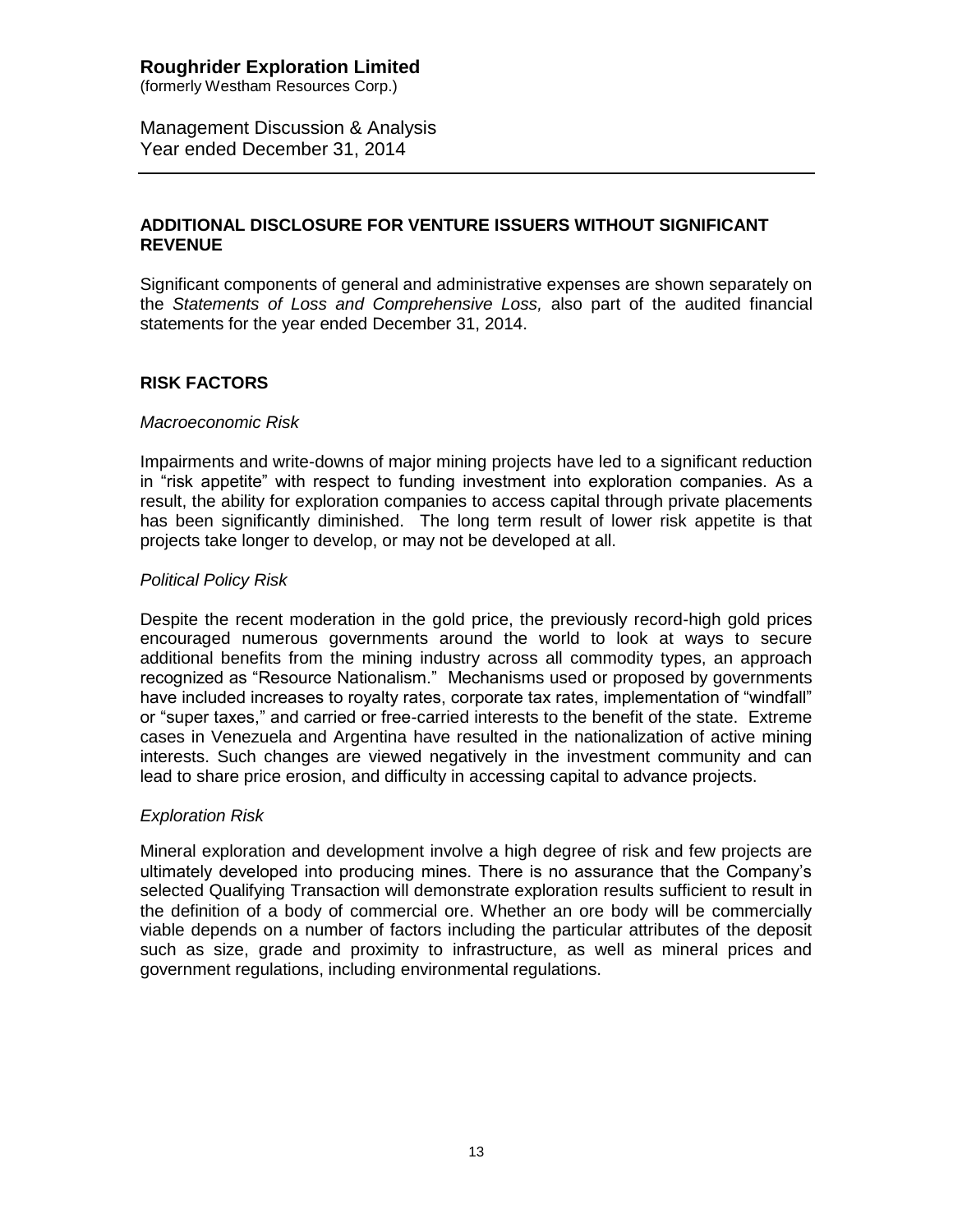(formerly Westham Resources Corp.)

Management Discussion & Analysis Year ended December 31, 2014

## *Financial Capability and Additional Financing*

The Company has limited financial resources, has no source of operating income and has no assurance that additional funding will be available to it. It is anticipated that further exploration and development of the projects will be financed in whole or in part by the issuance of additional securities by the Company. Although the Company has been successful in the recent past in financing its initial activities through the issuance of equity securities, there can be no assurance that it will be able to obtain sufficient financing in the future to execute its business plan, particularly with ongoing uncertainty in the global financial markets, and the prevailing investment climate of risk aversion particularly in the resource sector. A discussion of risk factors particular to financial instruments is presented in the audited financial statements for the year ended December 31, 2014.

The Company has not commenced commercial mining operations and has no assets other than cash and cash equivalents, modest receivables and a small amount of prepaid expenses. The Company has no history of earnings, and is not expected to generate earnings or pay dividends until the company's exploration project is sold or taken into production.

### *Commodity Prices*

The mineral industry varies with the price of metals. The prices of uranium, gold and other commodities have fluctuated widely in recent years and are affected by factors beyond the control of the Company including, but not limited to, international economic and political trends, currency exchange fluctuations, economic inflation and expectations for the level of economic inflation in the consuming economies, interest rates, global and local economic health and trends, speculative activities and changes in the supply of commodities due to significant (often sovereign or national) purchases and divestitures, new mine developments, mine closures as well as advances in various production and use technologies of commodities. All of these factors will impact the viability of the Company's exploration projects in ways that are impossible to predict with certainty.

### *Uranium Market*

Since uranium is used both as a fuel for power generation and as a weapon, its price is subject to unique forces in addition to the typical supply / demand tension impacting all commodities. These unique forces include the level of strategic government stockpiling or disposition, the level of effort being expended to cap the number of nuclear-armed states in the world, the public perception of the relative safety of nuclear power generation, and related government and international regulation. While these unique forces appear to have acted together in recent years to suppress the spot price of uranium, this risk may become an opportunity if those forces subside and the spot price of uranium continues to rise.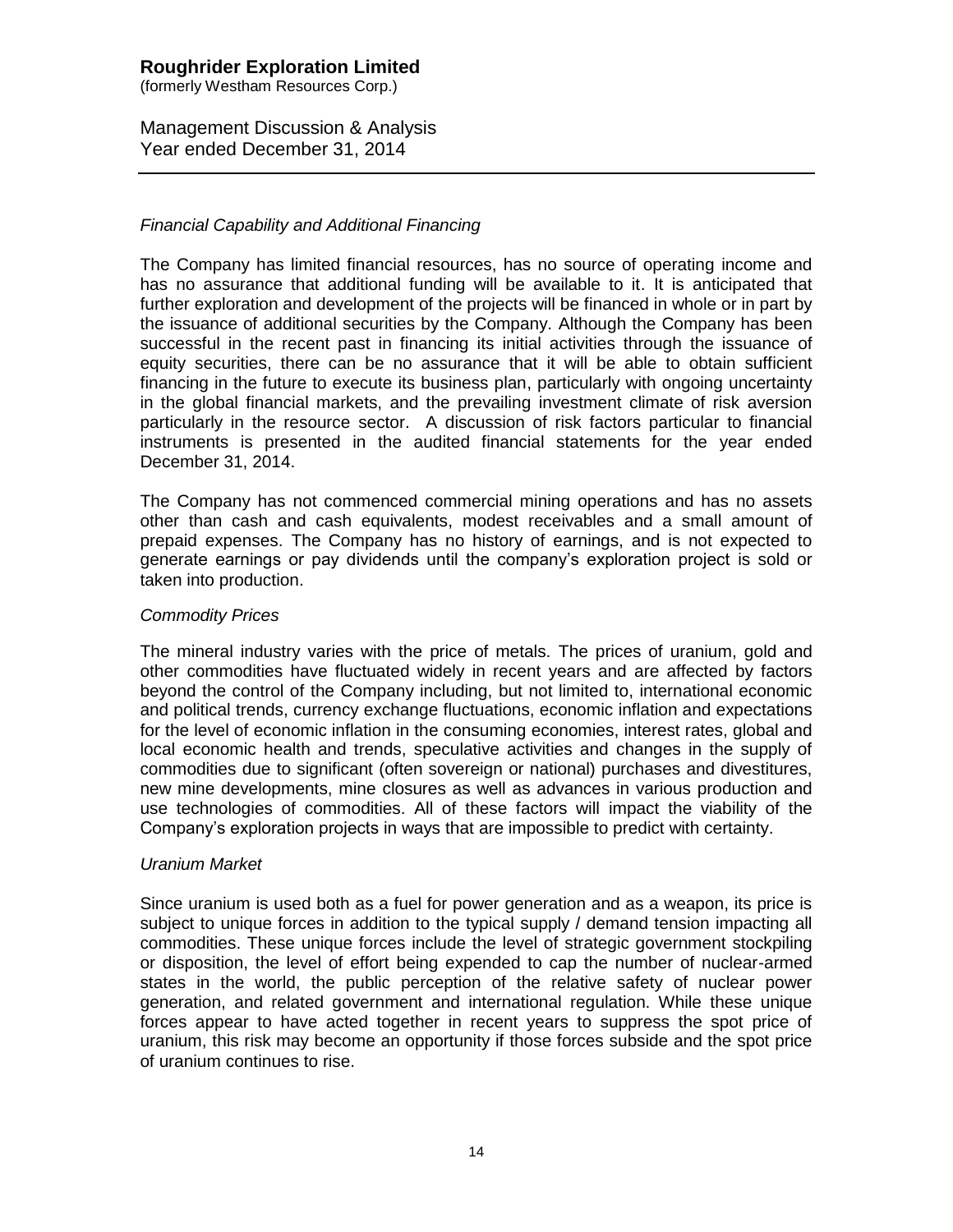(formerly Westham Resources Corp.)

Management Discussion & Analysis Year ended December 31, 2014

### *Environment*

Both the exploration and any production phases of the Company's future operations will be subject to environmental protection regulations in the jurisdictions in which it operates. Globally, environmental legislation is evolving towards stricter standards and enforcement, more stringent environmental impact assessments of new mining projects and increasing liability exposure for companies and their directors and officers. There is no assurance that future environmental regulations will not adversely affect the Company or its future operations.

### *Human Health*

The Company seeks to provide its employees with a safe and healthy workplace. The impact of highly contagious diseases, including the impact of a real or threatened pandemic, can be substantial both to individuals, and organizations. In the event of a disease outbreak, the Company may have to curtail or suspend operations for a period of time. Reduced operations could have varying impact on the Company, depending on the timing and duration of the incident and on other ancillary factors.

### *Financial Instrument Risk*

As a result of its use of financial instruments, the Company is subject to credit risk, interest rate risk, currency risk, liquidity risk and other price risk. These risks are considered to be small. These risks are discussed comprehensively in the audited financial statements for the year ended December 31, 2014.

### *Liquidity of Common Shares*

There can be no assurance that an active and liquid market for the Company's common shares will develop or continue to exist, and an investor may find it difficult to resell its common shares. In addition, trading in the common shares of the Company may be halted at other times for other reasons, including for failure by the Company to submit documents to the Exchange in the time periods required.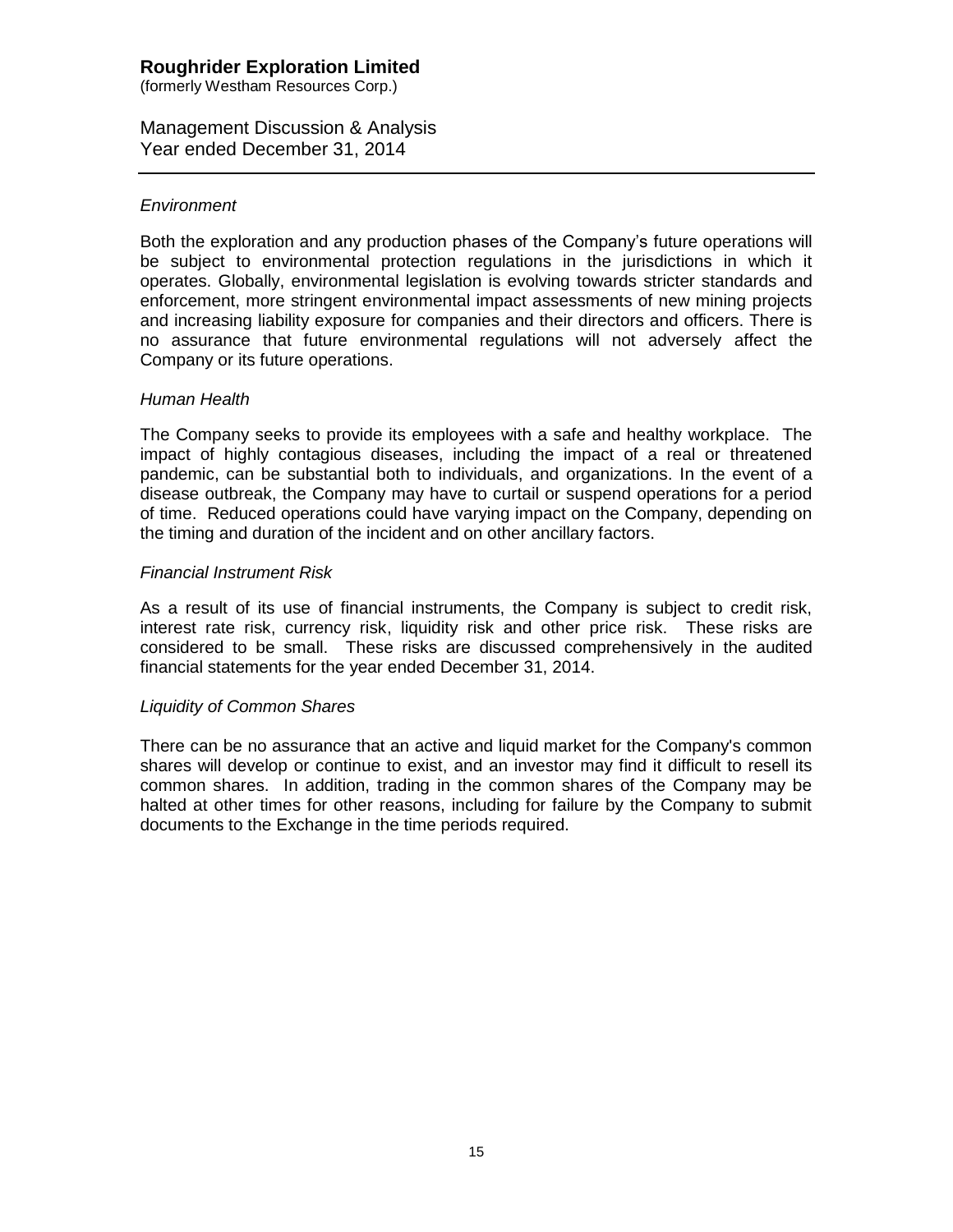(formerly Westham Resources Corp.)

Management Discussion & Analysis Year ended December 31, 2014

## **RECENT ACCOUNTING PRONOUNCEMENTS**

### **Adoption of New Standards and Interpretations**

The following amended standard is relevant to the organization and was first adopted for the Company's year ended December 31, 2014, but had no material impact on the financial statements:

*IAS 32, Financial Instruments: Presentation*: This standard has been amended to clarify requirements for offsetting financial assets and liabilities.

*IAS 36, Impairment of Assets:* This standard was amended to address the disclosures required regarding the recoverable amount of impaired assets or cash generating units for periods in which an impairment loss has been recognized or reversed.

### **Upcoming Changes in Accounting Standards**

The following changes to standards are effective as follows:

### For the Company's year ended December 31, 2015:

*IFRS 7, Financial Instruments: Disclosures:* This standard was amended to require additional disclosures on transition from IAS 39 and IFRS 9.

### For the Company's year ended December 31, 2018:

*IFRS 9, Financial Instruments:* introduces the new requirements for the classification, measurement and de-recognition of financial assets and financial liabilities. Specifically, *IFRS 9* requires all recognized financial assets that are within the scope of *IAS 39 Financial Instruments: Recognition and Measurement* to be subsequently measured at amortized cost or fair value.

The Company is in the process of assessing the impact of the above new accounting pronouncements.

### **OFF-BALANCE SHEET ARRANGEMENTS**

The Company is not a party to any off-balance sheet arrangements that have, or are reasonably likely to have, a current or future material effect on the Company's financial condition, changes in financial condition, revenues, expenses, results of operations, liquidity, capital expenditures or capital resources.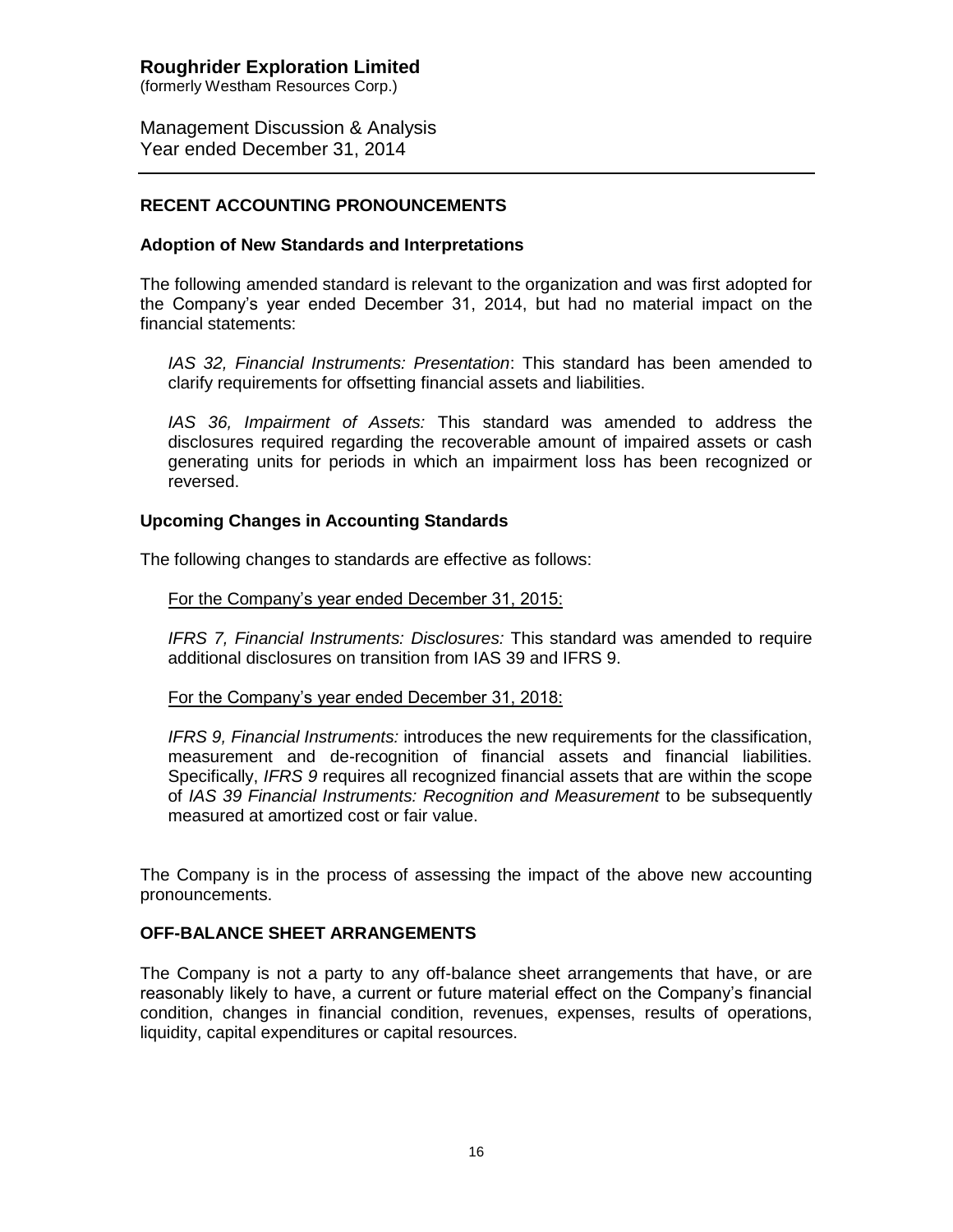(formerly Westham Resources Corp.)

Management Discussion & Analysis Year ended December 31, 2014

## **TRANSACTIONS WITH RELATED PARTIES**

a) Legal services:

In the year ended December 31, 2014, services valued at \$108,500 (year ended December 31, 2013 - \$nil) were received from Anfield, Sujir, Kennedy, & Durno LLP, a law firm for which one of the directors of the Company is a partner. A portion of these services related to the IPO transaction and so were recorded as share issuance costs.

b) Key management personnel:

Key management personnel are those persons that have the authority and responsibility for planning, directing and controlling the activities of the Company, directly or indirectly. Key management includes executive and non-executive members of the Company's Board of Directors and corporate officers. Apart from legal services discussed in the paragraph above, key management personnel received no remuneration for their services up to the date of the qualifying transaction. For the period from July 18, 2014 to December 31, 2014, officers and a vice president of the Company were compensated with cash compensation of \$160,000, included in salaries and in exploration expenses, (2013 – nil) and were granted 600,000 options (2013 – nil). During the same period, nonexecutive members of the Company's Board of Directors received no cash compensation, and were granted 750,000 options. All options described herein formed part of the option grant of 1,950,000 options more fully described in Note 6 of the accompanying audited financial statements for the year ended December 31, 2014.

As at December 31, 2014, \$15,643 (2013 – \$nil) was owing to related parties, and has been included in accounts payable and accrued liabilities.